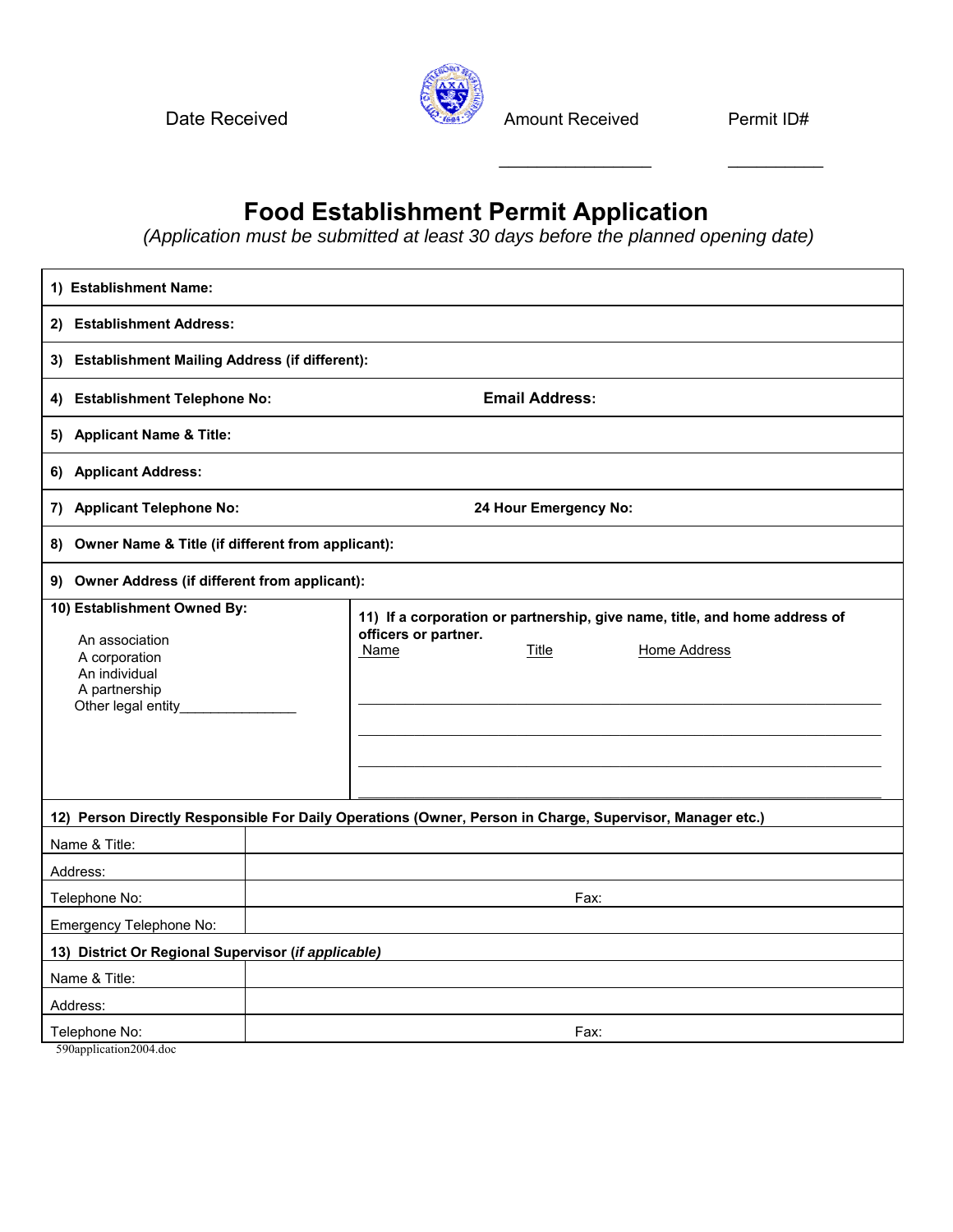### **Food Establishment Information**

| 14) Water Source:                                                                                                                                                                                         | DEP Public Water Supply No:                                                                                                                                                  | 15) Days and Hours of Operation:                                                                                                                                                                                      |  |  |  |  |  |  |  |  |  |
|-----------------------------------------------------------------------------------------------------------------------------------------------------------------------------------------------------------|------------------------------------------------------------------------------------------------------------------------------------------------------------------------------|-----------------------------------------------------------------------------------------------------------------------------------------------------------------------------------------------------------------------|--|--|--|--|--|--|--|--|--|
| <b>Sewage Disposal:</b>                                                                                                                                                                                   |                                                                                                                                                                              |                                                                                                                                                                                                                       |  |  |  |  |  |  |  |  |  |
| 16) Rubbish Disposal Co. Name:                                                                                                                                                                            |                                                                                                                                                                              | 17) No. of Food Employees:                                                                                                                                                                                            |  |  |  |  |  |  |  |  |  |
| <b>Recycling Co. Name:</b>                                                                                                                                                                                | (Recycling is Mandatory)                                                                                                                                                     |                                                                                                                                                                                                                       |  |  |  |  |  |  |  |  |  |
| 18) Name of Person In Charge Certified in Food Protection Management:                                                                                                                                     |                                                                                                                                                                              |                                                                                                                                                                                                                       |  |  |  |  |  |  |  |  |  |
| Required as of 10/1/2001in accordance with 105 CMR 590.003(A) Please attach copy of certificate(s).                                                                                                       |                                                                                                                                                                              |                                                                                                                                                                                                                       |  |  |  |  |  |  |  |  |  |
| No Please attach copy of certificate(s).<br>19) Person Trained In Anti-Choking Procedures (if 25 seats or more): Yes                                                                                      |                                                                                                                                                                              |                                                                                                                                                                                                                       |  |  |  |  |  |  |  |  |  |
| Please attach copy of certificate(s).<br><b>Allergy Awareness Training:</b><br>No<br><b>Yes</b>                                                                                                           |                                                                                                                                                                              |                                                                                                                                                                                                                       |  |  |  |  |  |  |  |  |  |
| 22) Establishment Type (check all that apply)<br>20) Location: (check one)                                                                                                                                |                                                                                                                                                                              |                                                                                                                                                                                                                       |  |  |  |  |  |  |  |  |  |
| <b>Permanent Structure</b><br>❏<br>Mobile<br>◻                                                                                                                                                            | Retail Food: Limited Novelty<br>\$100.00<br>Under 1000 sq. ft<br>150.00<br>1001-3000 sq. ft.<br>250.00<br>3001-5001 sq. ft.<br>350.00<br>Over 5001 sq. ft.<br>400.00         | Food Service 0-20 seats<br>\$175.00<br>21-100 seats 250.00<br>101-200 seats<br>350.00<br>Over 200 seats 400.00<br>100.00<br>Churches<br>Schools<br>100.00                                                             |  |  |  |  |  |  |  |  |  |
| 21)<br>(check one)<br>Seasonal<br>Annual<br>(6 months or less)<br>Temporary \$20.00 non-profit<br>\$50.00 profit                                                                                          | Year Round Mobile Food Truck<br>/ Food Cart<br>150.00<br>150.00<br>Catering<br><b>Concession Stand</b><br>150.00<br>150.00<br>Residential Kitchen<br><b>TOTAL AMOUNT DUE</b> | <b>Milk</b><br>5.00<br>Ice Cream<br>5.00<br><b>Frozen Dessert Machine</b><br>25.00<br>Self Serve Beverage<br>25.00<br>50.00<br>Bakery<br>Seasonal (6 months or less $\frac{1}{2}$ of the above)<br>Transfers<br>25.00 |  |  |  |  |  |  |  |  |  |
| PHF - potentially hazardous food(time/temperature controls required)<br><b>Definitions:</b><br>23) Food Operations:<br>Non-PHFs - non- potentially hazardous food (no time/temperature controls required) |                                                                                                                                                                              |                                                                                                                                                                                                                       |  |  |  |  |  |  |  |  |  |
| RTE - ready-to-eat foods (Ex. sandwiches, salads, muffins which need no further processing)<br>(check all that apply):                                                                                    |                                                                                                                                                                              |                                                                                                                                                                                                                       |  |  |  |  |  |  |  |  |  |
| <b>Sale of Commercially Pre-</b><br><b>Packaged Non-PHFs</b>                                                                                                                                              | PHF Cooked To Order<br>$\Box$                                                                                                                                                | $\Box$<br>Hot PHF Cooked and Cooled or Hot Held for<br>More Than a Single Meal Service.                                                                                                                               |  |  |  |  |  |  |  |  |  |
|                                                                                                                                                                                                           | $\sim$ $\sim$ $\sim$ $\sim$                                                                                                                                                  |                                                                                                                                                                                                                       |  |  |  |  |  |  |  |  |  |

|        | <b>Packaged Non-PHFs</b>                                                                  |        |                                                                                    |        | More Than a Single Meal Service.                                                                                                       |
|--------|-------------------------------------------------------------------------------------------|--------|------------------------------------------------------------------------------------|--------|----------------------------------------------------------------------------------------------------------------------------------------|
| $\Box$ | Sale of Commercially Pre-<br><b>Packaged PHFs</b>                                         | $\Box$ | Preparation Of PHFs For Hot And<br><b>Cold Holding For Single Meal</b><br>Service. | $\Box$ | PHF and RTE Foods Prepared For Highly<br><b>Susceptible Population Facility</b>                                                        |
| ◘      | <b>Delivery of Packaged PHFs</b>                                                          | □      | Sale Of Raw Animal Foods Intended<br>to be Prepared by Consumer.                   | $\Box$ | Vacuum Packaging/Cook Chill                                                                                                            |
| □      | <b>Reheating of Commercially</b><br><b>Processed Foods For Service</b><br>Within 4 Hours. | ◻      | <b>Customer Self-Service</b>                                                       | $\Box$ | Use Of Process Requiring A Variance And/Or<br>HACCP Plan (including bare hand contact<br>alternative, time as a public health control) |
| n      | <b>Customer Self-Service Of Non-</b><br><b>PHF and Non-Perishable Foods</b><br>Only.      | $\Box$ | Ice Manufactured and Packaged for<br><b>Retail Sale</b>                            | ◻      | Offers Raw Or Undercooked Food Of Animal<br>Origin.                                                                                    |
|        | <b>Preparation Of Non-PHFs</b>                                                            | $\Box$ | Juice Manufactured and Packaged<br>for Retail Sale                                 | o      | <b>Prepares Food/Single Meals for Catered</b><br><b>Events or Institutional Food Service</b>                                           |
|        |                                                                                           | ◻      | <b>Offers RTE PHF in Bulk Quantities</b>                                           |        |                                                                                                                                        |
|        |                                                                                           | $\Box$ | Retail Sale of Salvage, Out-of Date or<br><b>Reconditioned Food</b>                |        |                                                                                                                                        |

#### **Other (Describe):**